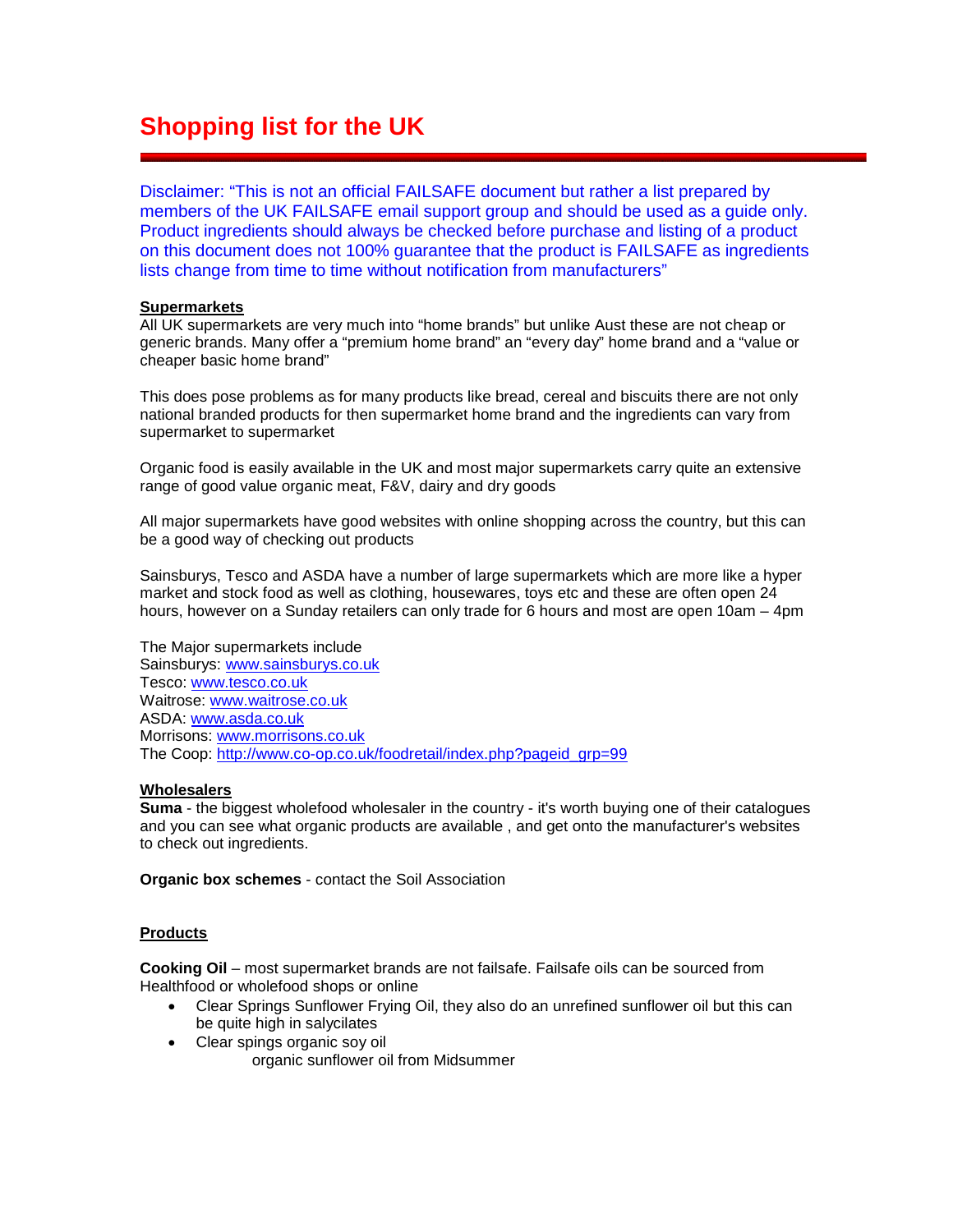• Community clearly states that it doesn't contain any of the following: colouring, antioxidants, anti-foaming agents. It is however not organic. The brand name is Community and costs 2.12 Euro for 1 litre and is available in some supermarkets

The company details: Community Foods Ldt, Micross, Brent Terrace, London NW 1LT

# **Margarine**

- organic SUMA marg if you don't have issues with salicylates
- Pure is the brand of Uk equivalent of Nuttlex but it is not failsafe. It contains caraten colours and palm oil which can be a problem with antioxidants.
- For those needing a dairy free oil spread, some failsafers have solidified sunflower oil in the fridge and used it as a spread

**Milk:** A2 milk is not marketed as such, however, goat, sheep, and buffalo milk is all of the A2 variety. Guernsey cow milk is approx 90% A2 and Jersey milk is approx 50% A2. (taken from research on the internet), so the "Gold Top" brand which is a mix of Guernsey and jersey cow milk may be OK for some and perhaps better than "regular" milk.

**Rice Milk** – Rice Dream, organic or fortified with Calcium (available at most supermarkets

**Soy Milk –** Alpro Organic soy milk

## **Golden Syrup**

- Crazy Jacks avail from Health food stores
- Marthets Golden Syrup from Health Food shops
- (Note: the most common supermarket brand of golden syrup is Tate and Lyle and this can be too high in salycilates for some people)

## **Cereal** – Weetabix

- Kallo brand rice puffs
- Waitrose Rice Pops

**Frozen pastry** - Jus-roll all butter puff-pastry (in the freezer section) - Jus-roll all-butter short-crust

**Tinned Pears in Syrup** widely available. All major supermarkets do their own brand, some like "Summerfields" contain citric acid but other like Sainsburys and Tesco are just pears, water and sugar

**Rice cakes** These are easily available at any supermarket, the brand which is failsafe is Kallo and they also do organic ones which are yummy.

**GF flour** - Orgran is avail at a lot of UK healthfood stores and if not your local store should be able to order it, both the SR and the plain. (check for soy in ingredients if you have a problem with soy). There is a brand of GF plain flour Dove's Farm available at most major supermarkets but Orgran seems to give better results when cooking

**Bread** - not found a failsafe sliced bread yet - even the organic ones contain vinegar There are some **lovely pita breads** however - Newbury Phillips organic pita - ingredients flour and salt. They are not widely available, but can be bought from wholefood shops. Country Miller Organic rolls available from Sainsburys has no whey or vinegar Waitrose do a bread by Cranks which is organic and does not contain vinegar or whey **breadmaker** – Buy flour by the sack from the wholefood shop and use Dove's Farm yeast (no improver added), again from the wholefood shop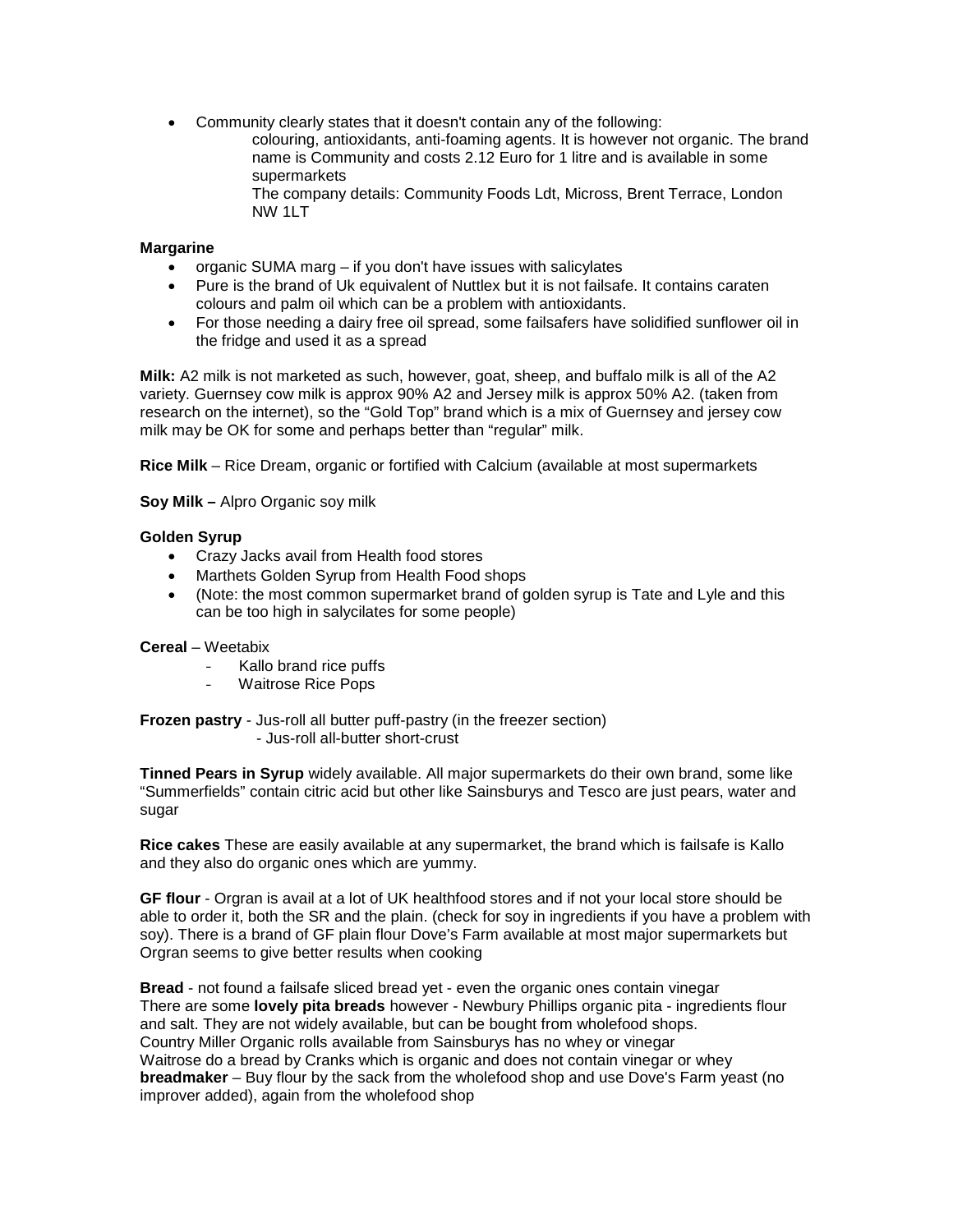**Icecream** - Green and Blacks Vanilla ice-cream. Double check as this has been known to list lemon juice in the ingredients

## **Yoghurt:**

- Rachel's organic vanilla and maple syrup flavoured yoghurts
- Soy Yoghurt Alpro Organic Plain Yoghurt

**Vanilla** - Nielson-Massey organic vanilla from the wholefood shop

#### **Treats**

- Kettle Chips in the UK are failsafe the manufacturers have confirmed that they do not contain unlisted antioxidants in the oil. They also come in small snack size packets
- From Waitrose supermarkets ;
	- 1. a packaged Madeira sponge
	- 2. flapjack traybakes and slices (contain golden syrup, though, which is probably Lyle's).

**Maple Butter** is concentrated maple syrup in spread form, which is nice on toast.

**Sugar:** double check before you select a packet of sugar as there is a range which is made from beets not cane sugar, so make sure it states "cane sugar" on the packet

## **WARNINGS:** The main FAILSAFE pitfalls in UK:

- 1) all supermarket sunflower and canola oil has antioxidants in it, so you need to source a brand from a good wholefood or healthfood shop
- 2) "Most gluten free products here contain soy, so many struggle at times for a savoury snack other than rice cakes and kettle chips.
- 3) Sakata rice crackers are not available in the UK, so for those visiting the UK you may want to consider bringing some along or having family post them. This can be expensive but well worth it if you are on a gluten free diet
- 4) Meat here is aged, so most beef is aged for min 3 weeks and up to 2 months, at the suggestion of the support group we have found a local farm where I go and buy lamb as soon as it is slaughtered
- 5) There are no known failsafe lollies in the UK
- 6) E numbers are not used very often so get used to the full chemical names or use the [Failsafe card](http://www.fedupwithfoodadditives.info/books/setCARDinfo.htm) which has names listed
- 7) Labeling laws mean that manufacturers do not have to disclose exact flavours, so packets sometime just say "flavours, herbs or spices" and the manufacturers do not have to disclose exact recipe details as this is considered "protected information"
- 8) Some brands of golden syrup are too high in salycilates, Crazy Jacks (avail from Health food stores is OK)
- 9) dairy free butter, the UK equivalent of Nuttlex is not failsafe
- 10) Plain toothpaste is not available so those traveling here may want to bring some with them from Aust
- 11) Citric acid can only be bought from the chemist, from behind the counter. You will need to ask for it and specify that you are using it for cooking
- 12) Medical practitioners in the UK including dieticians in general are not familiar with "FAILSAFE" nor do they seem to have the same knowledge of food intolerances. It can be a good idea to have a letter from your Dr or Dietician explaining your situation.